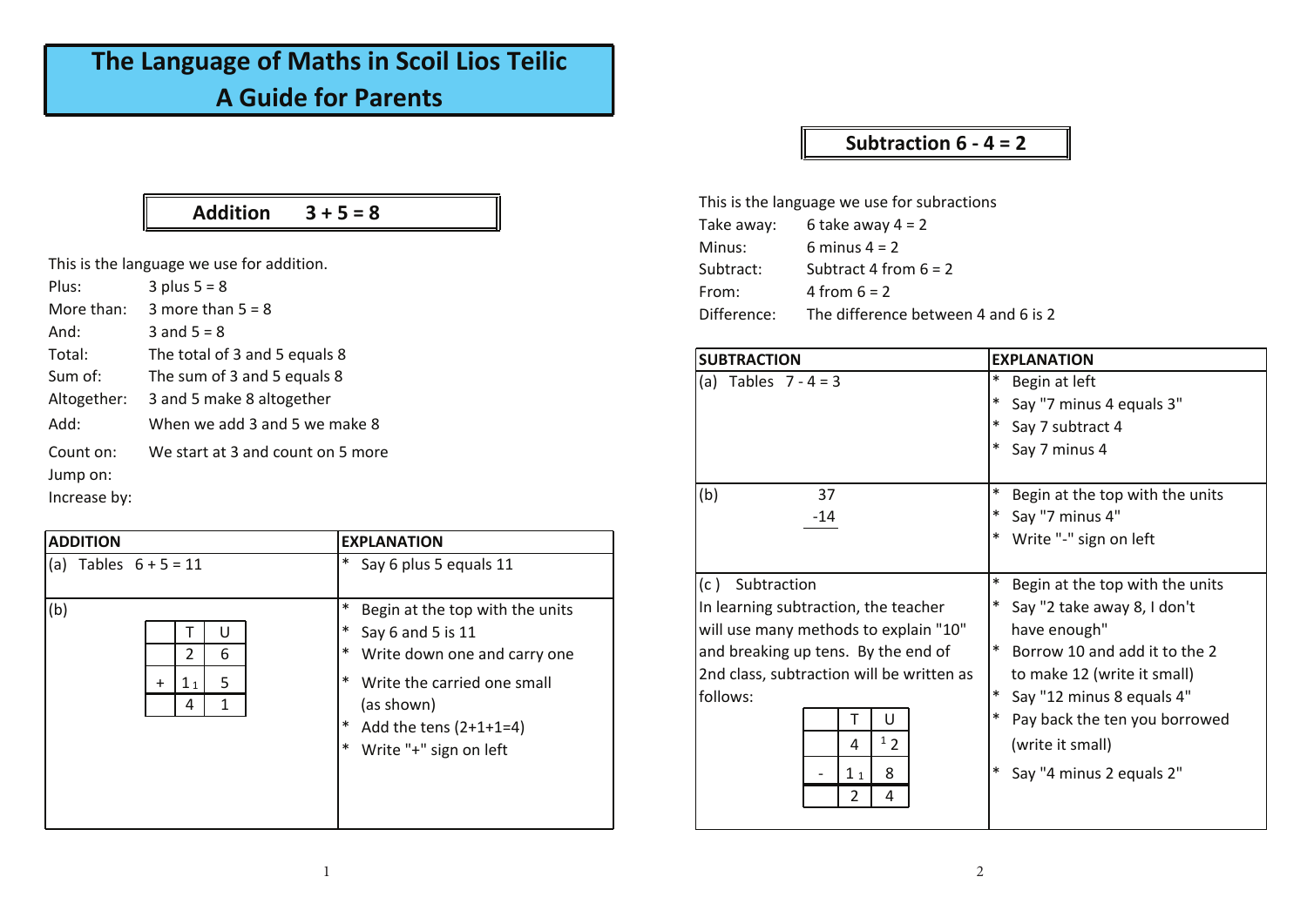### **Time Multiplication 5 x 3 = 15**

This is the language we use for multiplication

| Groups of: | 5 groups of $3 = 15$                         |
|------------|----------------------------------------------|
| Multiply:  | Multiply 5 by 3                              |
| Times:     | 5 times $3 = 15$                             |
| Product:   | Find the product of 5 and 3                  |
| Power of:  | $2^3$ is 2 to the power of 3 (2 x 2 x 2 = 8) |
| Square:    | $4^2$ is 4 squared $(4 \times 4 = 16)$       |
| Of:        | $1/2$ of $20 = 10$                           |

|              | Multiplication                                                                                                                                                                              | <b>Explanation</b>                                                                                                                                                   |  |
|--------------|---------------------------------------------------------------------------------------------------------------------------------------------------------------------------------------------|----------------------------------------------------------------------------------------------------------------------------------------------------------------------|--|
|              | (a) Tables<br>$6 \times 3 = 18$                                                                                                                                                             | Say 6 times 3 equals 18<br>$\ast$<br>From 4th class allow<br>"6 three's 18"                                                                                          |  |
|              | (b) Written work<br>$4 \times 7 = 28$                                                                                                                                                       | $\ast$<br>Say 4 times 7<br>$\ast$<br>4 sevens<br>$\ast$<br>4 groups of/sets of 7<br>$*$ 4 x 7 is the same as 7 x 4                                                   |  |
|              | (c) Short multiplication<br>U<br>H<br>$\overline{2}$<br>9<br>5<br>X<br>5 <sub>1</sub><br>$\mathbf{1}$<br>4                                                                                  | $\ast$<br>Begin at the bottom<br>$\ast$<br>Carried number (small) on<br>the line<br>$\ast$<br>Keep moving left with<br>carried numbers<br>Write "x" sign to the left |  |
| $\mathsf{d}$ | Long multiplication<br>$\cup$<br>H<br>3<br>6<br>122<br>$\overline{4}$<br>$\boldsymbol{\mathsf{x}}$<br>$\mathbf{1}$<br>4<br>4<br>$\overline{7}$<br>$\overline{2}$<br>$\Omega$<br>8<br>6<br>4 | $\ast$<br>36 x 24<br>$*$ Multiply 36 by 4 first<br>$\ast$<br>Write 0 under the units as shown<br>* Multiply 36 by 2<br>$\ast$<br>Add the two answers                 |  |

| This is the language we use for division |                                                                                    |  |
|------------------------------------------|------------------------------------------------------------------------------------|--|
| Divide:                                  | Divide 8 by 2                                                                      |  |
| Split:                                   | Split 8 into 2 equal groups<br>How many groups of 2 can you make from 8?<br>Group: |  |
|                                          |                                                                                    |  |
| Share:                                   | Share 8 equally among 2                                                            |  |
|                                          | How many: How many equal groups can you make?                                      |  |
| Give equal amounts<br>Give:              |                                                                                    |  |

**Division**  $8 \div 2 = 4$ 

| <b>Division</b> |                 | <b>Explanation</b>                |
|-----------------|-----------------|-----------------------------------|
|                 | $(a)$ Tables    | Say 12 divided by 4 equals 3      |
|                 | $12 \div 4 = 3$ | From 4th class - 4 into 12<br>∣∗  |
|                 | $(b)$ Oral Work | Use all variations and language   |
|                 |                 | Example:                          |
|                 | $12 \div 4$     | 12 divided by 4                   |
|                 |                 | 12 divided into 4 groups          |
|                 |                 | 12 shared between 4 girls         |
|                 |                 | Divide 12 into groups of 4        |
|                 |                 | Divide / Share 12 between 4 girls |
|                 |                 | How many 4's in 12                |
|                 |                 | How many times can I take 4       |
|                 |                 | from 12                           |
|                 |                 |                                   |
|                 |                 |                                   |
|                 |                 |                                   |
|                 |                 |                                   |
|                 |                 |                                   |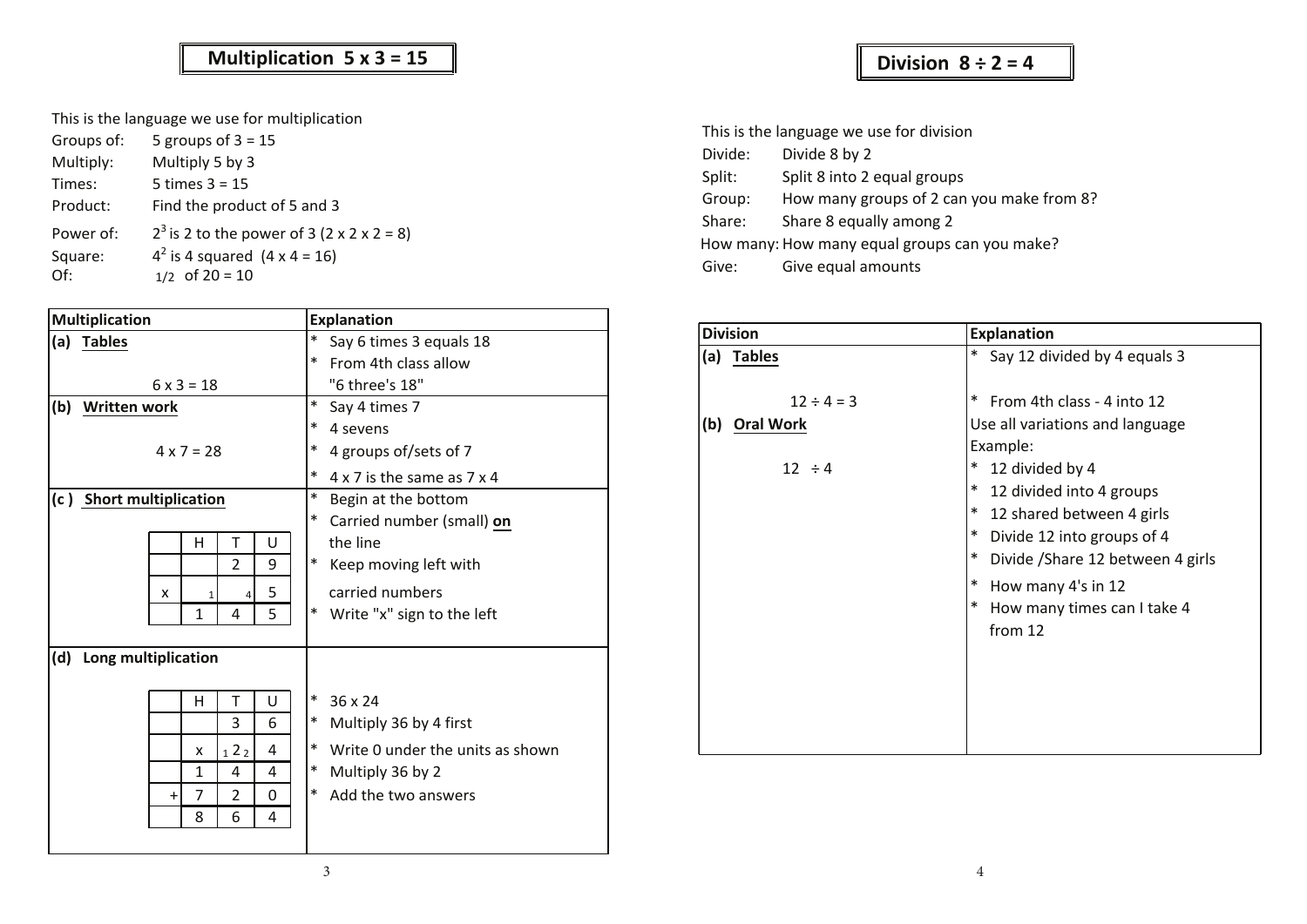### **Division 8 ÷ 2 = 4 Division Continued:**

**Time Multiplication 5 x 3 = 15**

| (c )   | Write 4 ways                     |                                                                                        |
|--------|----------------------------------|----------------------------------------------------------------------------------------|
| $\ast$ | $3\;5\div 7$                     | Say:                                                                                   |
| $\ast$ | $7 3\;5$                         | * How many 7's in 35?                                                                  |
| $\ast$ | $7 3\;5$                         | $\ast$<br>7 into 35 goes 5 times                                                       |
| $\ast$ | $\frac{3}{7}$                    |                                                                                        |
|        |                                  |                                                                                        |
|        | (d) Long Division                | Long division begins at dividing by 13<br><b>Estimate first</b> - round the numbers to |
|        | 2 <sub>1</sub><br>0              | the nearest 10                                                                         |
|        | 18 3<br>$8\overline{6}$          | Say 20 into 400 goes 20 times<br>$\ast$                                                |
|        | 3<br>$6\downarrow$<br>$2\quad 6$ | So my answer should be roughly 20                                                      |
|        | 18                               | Doing the sum                                                                          |
|        | 8                                | $\ast$<br>18 into 3 won't go (put a zero on top line)                                  |
|        |                                  | * 18 into 38 goes 2 times (put a 2 on top line)                                        |
|        | Answer: 21 R 8                   | $\ast$<br>2 times $18 = 36$ so take 36 from 38                                         |
|        |                                  | <sup>*</sup> That leaves 2                                                             |
|        |                                  | * Bring down the 6 from the 386 beside the 2                                           |
|        |                                  | $*$ Say 18 into 26 goes once (put a 1 on top line)                                     |
|        |                                  | * Take 18 from 26 and that leaves 8                                                    |
|        |                                  | The answer is 21 remainder 8                                                           |
|        |                                  |                                                                                        |

| <b>Adding Time</b>                                                                                              | <b>Explanation</b>                                                                                                                                                                                                                                                                                         |  |
|-----------------------------------------------------------------------------------------------------------------|------------------------------------------------------------------------------------------------------------------------------------------------------------------------------------------------------------------------------------------------------------------------------------------------------------|--|
| 2 hrs<br>37 min<br>$+3 hrs$<br>36 min<br>5 hrs<br>73 min<br>60 min<br>$\mathbf{1}$<br>$13 \text{ min}$<br>6 hrs | $\ast$<br>Add the minutes and the hours<br>* 73 mins is more than 1 hour<br>$\ast$<br>Take 60 minutes (1 hour) from 73 mins<br>$\ast$<br>Add the hour you took away to<br>the hours                                                                                                                        |  |
| <b>Subtracting Time</b>                                                                                         | <b>Explanation</b>                                                                                                                                                                                                                                                                                         |  |
| 3hrs<br>25min<br>2hrs<br>38min<br>3hrs 85min<br>2hrs <sub>1</sub> 38min<br>47min<br>Ohrs                        | ∗<br>Subtract the minutes first<br>25 take away 38 (I can't do it)<br>$\ast$<br>$\ast$<br>Borrow 1 hour (60 mins) from the<br>hours and add to 25mins<br>$\ast$<br>You now have 85 mins<br>$\ast$<br>Don't forget to pay back<br>$\ast$<br>85 mins take 38 mins = 47<br>$\ast$<br>3hrs take $3$ hrs = 0hrs |  |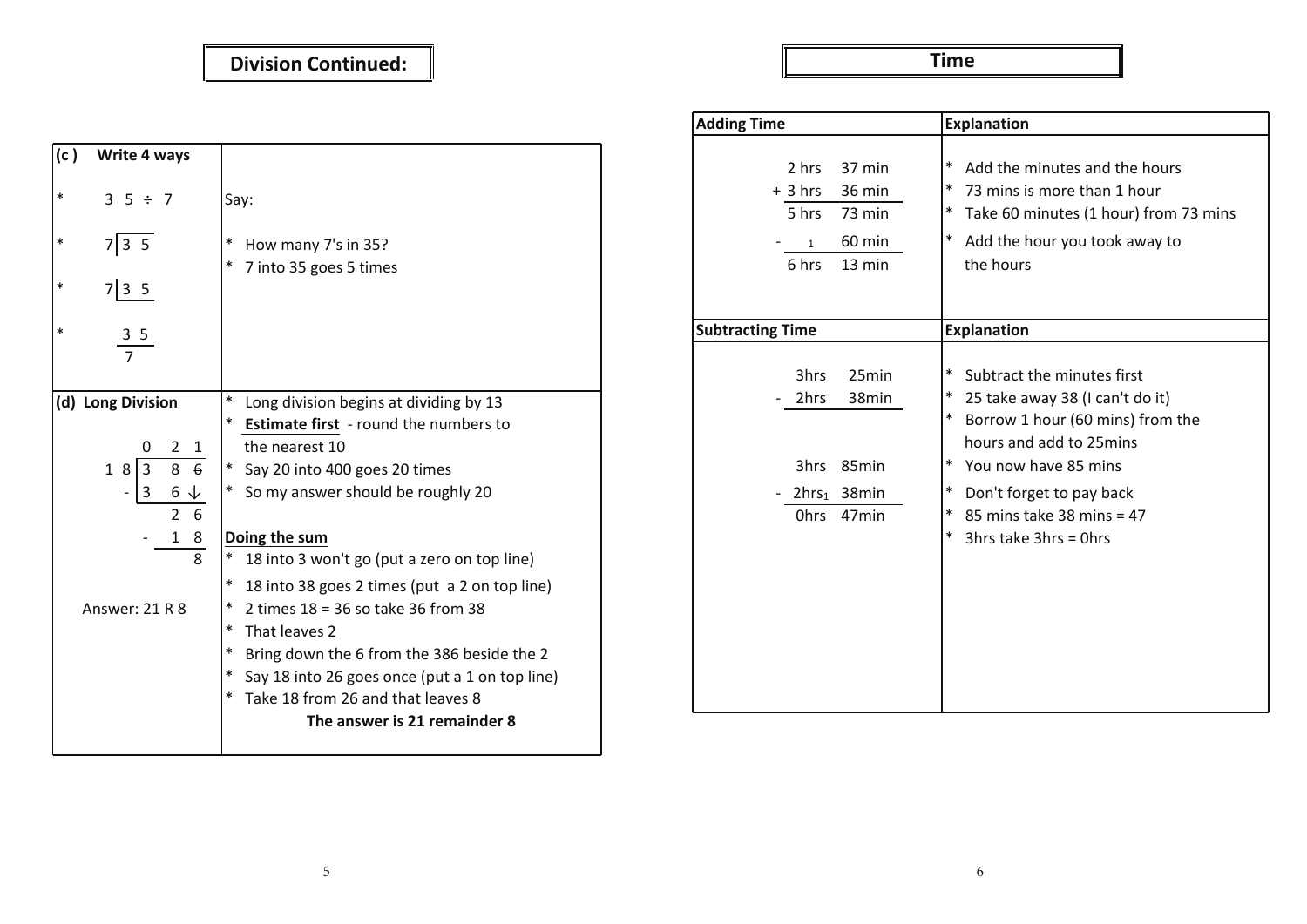# **Subtraction 6 - 4 = 2 Equals 3 + 2 = 5**

| Equals:           | $3 + 2$ equals 5                                                                    |
|-------------------|-------------------------------------------------------------------------------------|
| Will be:          | If I add 3 and 2, the answer will be 5                                              |
| Makes:            | $3 + 2$ makes 5                                                                     |
| Is:               | $3 + 2$ is 5                                                                        |
| Answer is:        | If I add $3 + 2$ , the answer is 5                                                  |
| Same as:          | $3 + 2$ is the same as $2 + 3$ which is the                                         |
|                   | same as 5                                                                           |
|                   |                                                                                     |
|                   |                                                                                     |
|                   |                                                                                     |
|                   | Other maths language used:                                                          |
|                   | We use the symbols > and < to show "greater than" >                                 |
| and "less than" < |                                                                                     |
|                   |                                                                                     |
|                   |                                                                                     |
|                   |                                                                                     |
|                   | The bigger side to the bigger number<br>$ 8 > 4$ "8 is greater than 4"              |
|                   | $ 4 < 8$ "4 is less than 8"                                                         |
|                   |                                                                                     |
| We also say:      |                                                                                     |
|                   | Crocodile's mouth opens at the big number<br>Crocodile always chases the big number |

|                | <b>Problem solving - Written problems</b>           |  |  |  |
|----------------|-----------------------------------------------------|--|--|--|
|                | Do as many of these steps as are necessary:         |  |  |  |
|                | Read the problem                                    |  |  |  |
| $\overline{2}$ | Read it again and circle the "maths" words          |  |  |  |
| 3              | What am I being asked? What do I need to know to    |  |  |  |
|                | find the answer, what do I know, what do I need to  |  |  |  |
|                | find out.                                           |  |  |  |
| 4              | Draw a diagram/picture                              |  |  |  |
| 5              | Can you do this in your head using smaller numbers? |  |  |  |
| 6              | Encourage children to share their methods           |  |  |  |
|                |                                                     |  |  |  |
|                | <b>Recording: Written Work by the Pupils</b>        |  |  |  |
|                |                                                     |  |  |  |
| $\ast$         | Sum copies must always be used                      |  |  |  |
| $\ast$         | Copies must always be ruled - neatness and order    |  |  |  |
|                | help in logical work                                |  |  |  |
| $\ast$         | Rough work is left to be seen by the teacher and to |  |  |  |
|                | be checked                                          |  |  |  |
| $\ast$         | Write only one number in a box                      |  |  |  |
|                |                                                     |  |  |  |
|                |                                                     |  |  |  |
|                |                                                     |  |  |  |
|                |                                                     |  |  |  |
|                |                                                     |  |  |  |